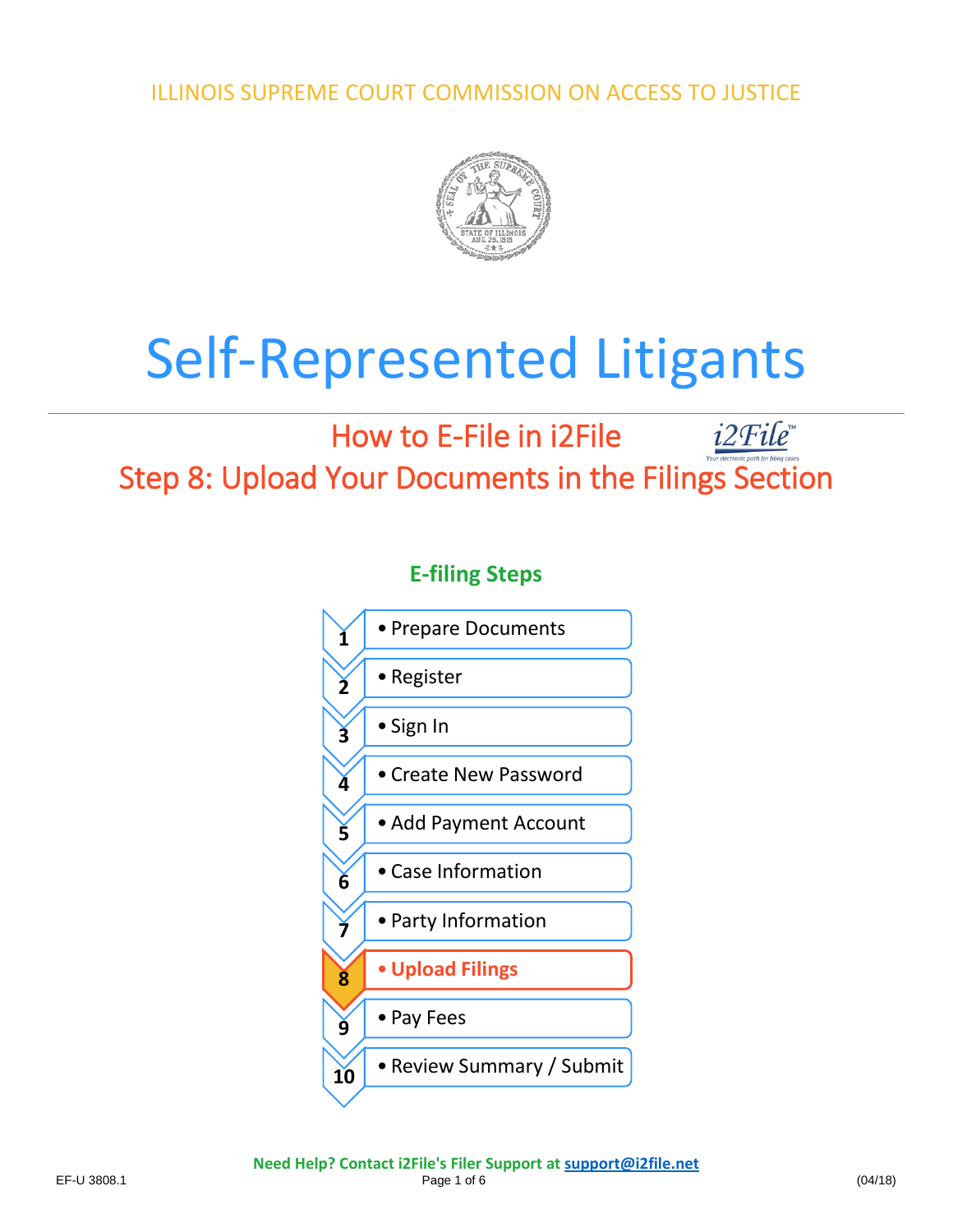

# **Upload documents and complete the Filings section**

The documents you want to file with the court have to be uploaded into the system. This all happens in the **Filings** section after you have completed the Case Information and Party Information. The whole packet of what you upload to file is called an "envelope" in the e-filing system.

# **Choose the Filing Code**

1. In the "Filings" section, you must enter in all the information that has an \* next to it. This manual will cover the required boxes for the document filing. Please see *How to Efile in i2File: Step 9 Pay Fees* for the portions of this section about fees and payment accounts.



There should automatically be a blue check mark in the "E-file" box. But, some Locations may also have Serve or EfileAndServe as the Filing Type. Make sure you select Efile or talk to your court staff about the other options.

- 2. Click on the **Filing Code** box for the drop down menu. Filing Code means the type of document that you are filing with the court (for example: Complaint, Motion, Waiver).
- 3. **Click** on the Filing Name of the type of document you are filing.



If you don't know your Filing Code name, ask the court staff so there is no problem with your filing.

| Case Information                               | Parties                                             |                    | Filings                                                                                 |
|------------------------------------------------|-----------------------------------------------------|--------------------|-----------------------------------------------------------------------------------------|
| <b>Filings</b>                                 |                                                     |                    |                                                                                         |
| <b>Enter Filing Details</b>                    |                                                     |                    |                                                                                         |
| Code                                           | Type                                                | <b>Description</b> | ReferenceNumber                                                                         |
|                                                | E-File                                              |                    |                                                                                         |
|                                                |                                                     |                    | $H = 10$                                                                                |
|                                                |                                                     |                    | $ \mathbf{q} $<br>$\left\vert i\right\rangle$<br>$\left\langle \cdot\right\rangle$<br>1 |
|                                                |                                                     |                    | <b>ADD ANOTHER FILING</b>                                                               |
|                                                |                                                     |                    |                                                                                         |
| $\blacktriangleright$ E-File                   |                                                     |                    |                                                                                         |
|                                                |                                                     |                    |                                                                                         |
| Select Filing Code*                            |                                                     |                    |                                                                                         |
| Select Filing Name*                            |                                                     |                    |                                                                                         |
|                                                |                                                     |                    |                                                                                         |
|                                                |                                                     |                    |                                                                                         |
| $\triangleright$ E-File<br>Select Filing Code* |                                                     |                    |                                                                                         |
| Select Filing Name*                            |                                                     |                    | $\sum_{i=1}^{n}$                                                                        |
| Affidavit                                      |                                                     |                    |                                                                                         |
| Application                                    |                                                     |                    |                                                                                         |
| Complaint                                      |                                                     |                    |                                                                                         |
|                                                | Divorce Cases First Filing/First Appearance/ Answer |                    |                                                                                         |
| Motion                                         |                                                     |                    |                                                                                         |
| <b>Notice</b>                                  |                                                     |                    |                                                                                         |
| Petition                                       |                                                     |                    |                                                                                         |
| Proposed Order<br><b>Summons</b>               |                                                     |                    |                                                                                         |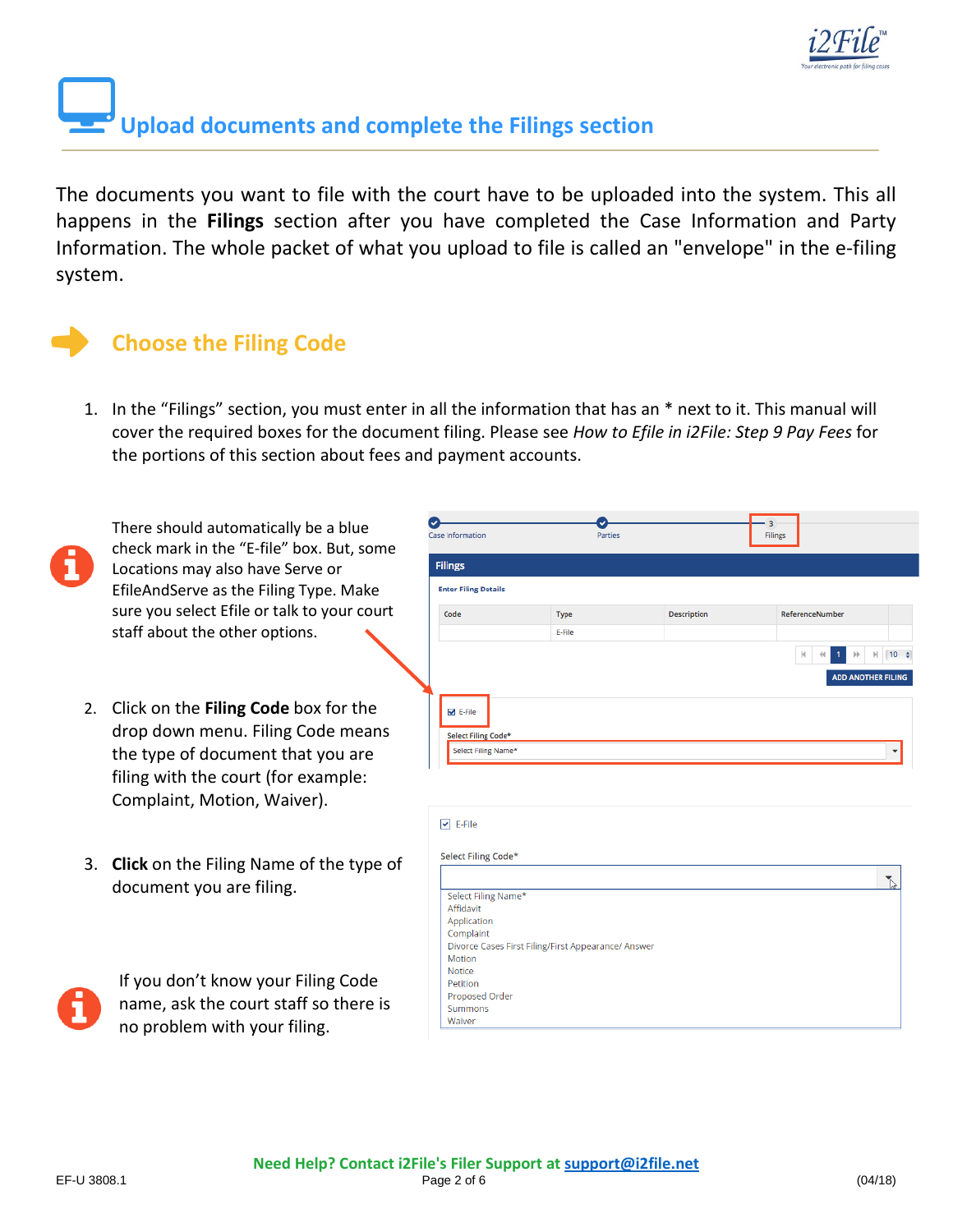

- 4. Once you select the Filing Code, you have the option of filling out three boxes, but they are not required.
	- a. Filing Description (optional)
		- i. This is just for you to remember what you are filing.
	- b. Reference Number (optional)
		- i. This is a tracking number for lawyers to use to know which client's case they are filing in. Since you are representing yourself, you won't use this box.
	- c. Optional Service (optional)
		- i. Unless you need something like certified copies of judgments, a jury demand, or an alias summons, you do not have to do anything in this section. If you need something like that, you can click on the Optional Service menu to see what is offered.
		- ii. Click on the Optional Service you want and then click the rightfacing arrow to move it to the Selected Optional Services column. Be sure not to click anything you already selected in the Filing Code, or you will be charged twice.



## **Upload Documents and Attachments**

**Documents** 

| Lead Document*     | <b>Description</b>          | Security* |  |
|--------------------|-----------------------------|-----------|--|
|                    | <b>Document Description</b> |           |  |
|                    | + CLICK TO BROWSE           |           |  |
|                    |                             |           |  |
|                    |                             |           |  |
|                    |                             |           |  |
| <b>Attachments</b> | <b>Description</b>          | Security* |  |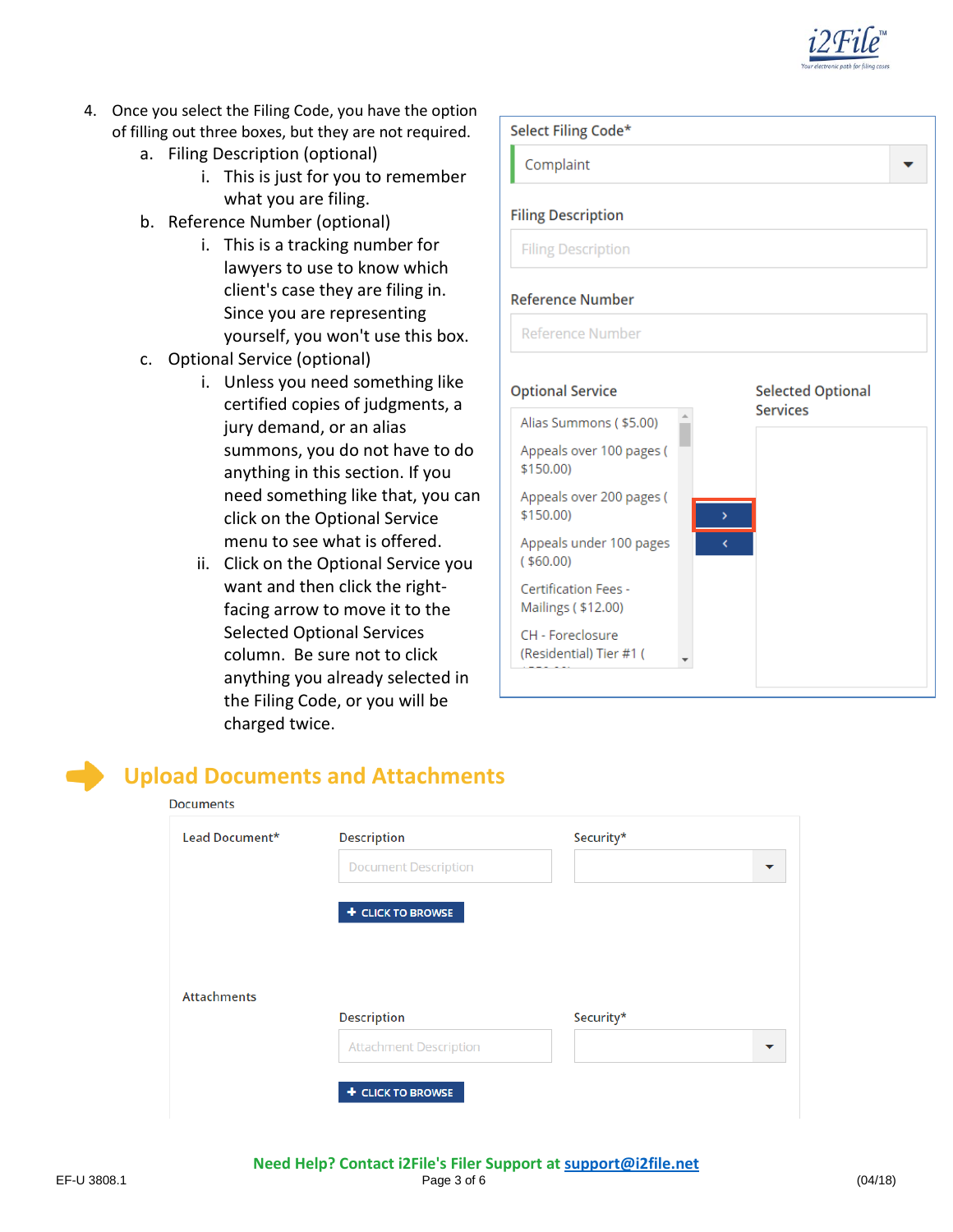

# **Explanation of Lead Documents, Attachments, and Document Size**

#### **What is a Lead Document?**

- $\triangleright$  Any document that you need the court to look at to be able to give you what you want.
	- $\circ$  For example, if you want the court to grant your request to move your court date, upload your Motion for a Continuance as a Lead Document.
- $\triangleright$  All notice documents (such as a Notice for Court Date or Notice of Motion) are Lead Documents.
- $\triangleright$  You can file more than one Lead Document at a time.
	- o For example, you could have Lead Document 1: Notice of Motion; Lead Document 2: Motion for a Continuance; and Lead Document 3: Application for Waiver of Court Fees.
	- o An *Application for Waiver of Court Fees* is always a Lead Document and should be filed at the same time as your other documents. If the court already approved your Application for Waiver of Court Fees, you should file a copy of the approved *Order* as an attachment to anything you file after that.

### **What are Attachments?**

- $\triangleright$  A category of filing that is only an option in some counties and for some types of Filing Codes. If you don't see Attachments as an option, file everything in the Lead Document section. You can do that by making the Lead Document and any attachments/exhibits one PDF, and upload as a Lead Document.
- Any document that you reference in your Lead Document, but is not technically part of the Lead Document. They are usually called exhibits or attachments.
	- o For example, if you write an Answer in an eviction case saying why you shouldn't be evicted, that written explanation is the Lead Document. In the Answer, you reference a receipt for paying rent. The copy of the receipt could be labeled Exhibit or Attachment 1 and would be an Attachment, not a Lead Document.

## **What are the Document Size Limits?**

- For Trial Courts, each document cannot be larger than 25MB and a combined total of 50MB per filing.
- For the Supreme Court and the Appellate Courts the file size limit is to 150MB.

# **Lead Document (Required)**

1. Click on the "**+ Click to Browse**" under the Lead Document heading.

| Description                 |  |
|-----------------------------|--|
| <b>Document Description</b> |  |
| + CLICK TO BROWSE           |  |
|                             |  |

- 2. A Window will pop up where you will select your document.
- 3. Find where the document is saved on the computer (desktop, documents folder, flash drive).
- 4. Select the document you would like to file and click **Open**. The Filing Code name will appear in the Description box.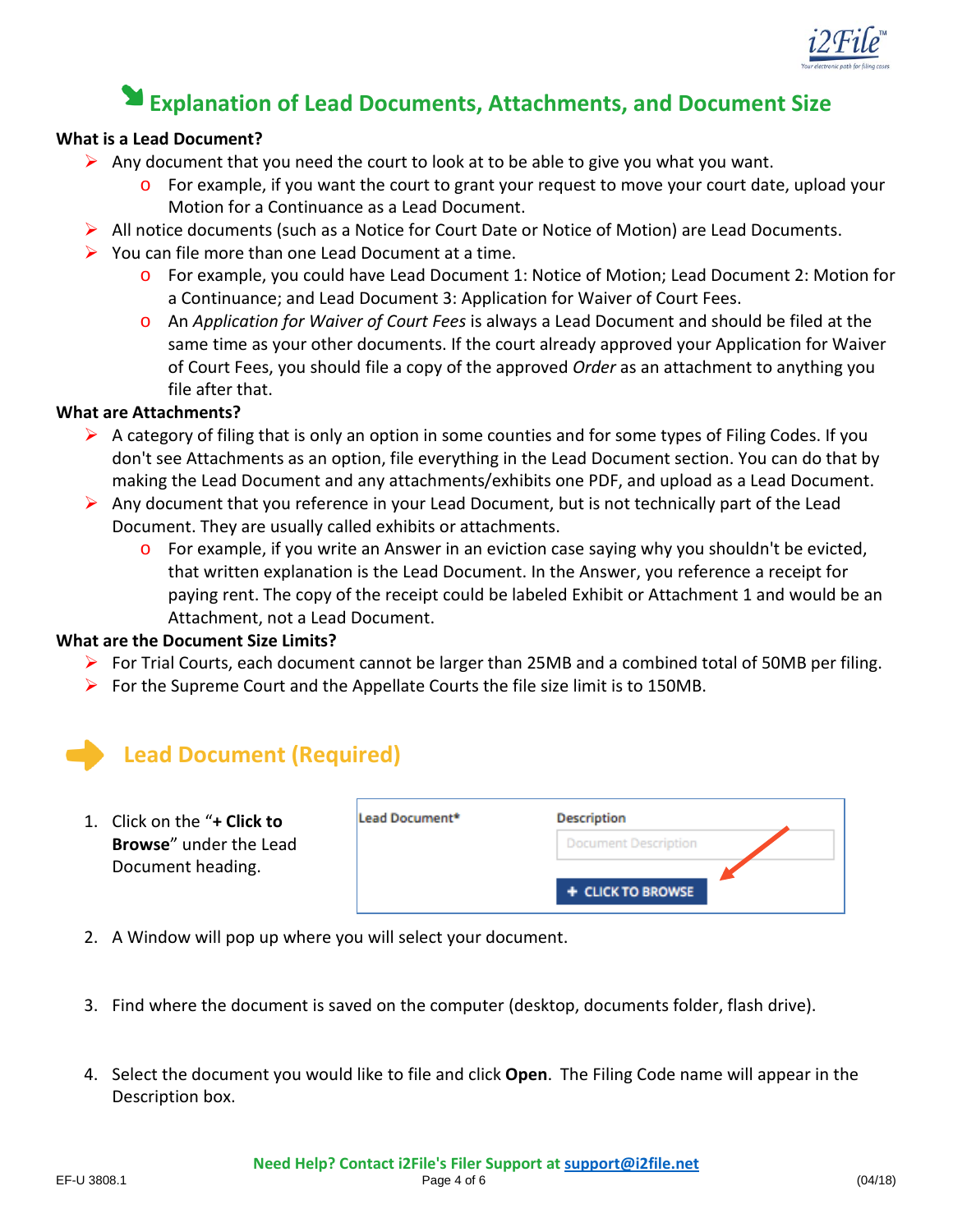

5. If you selected the wrong document, you can delete it by clicking on the **X** in the right corner.

Lead Document\*

**A** Complaint.pdf **Description** 

| Complaint |
|-----------|
|-----------|

| Security*              |  |
|------------------------|--|
| <b>Select Security</b> |  |
|                        |  |

6. Once you have the correct document, select the drop down menu for the **Security** box. Click whether the document is public (non-confidential) or confidential. For some case filings, the Security options are different. If there is only one option like Case Manager, select that. If you see multiple Security Options, speak to court staff.

| Security*              |  |
|------------------------|--|
| <b>Select Security</b> |  |
| <b>Select Security</b> |  |
| Confidential           |  |
| Non-Confidential       |  |

**Most court documents are public (non-confidential) even though they contain personal information that you may like to keep confidential. Please speak to court staff before selecting confidential on your document.**

- 7. Once you select the Document, you have the option of filling out four boxes, but they are not required.
	- a. Filing Comments (optional)
		- iii. These comments are for the court reviewer to read when assessing your document.

| <b>Filing Comments</b> |
|------------------------|
|                        |

**Filing Comments** 

b. Courtesy Copies (optional)

iv. You may enter a list of email addresses (separated by a comma) for where you want the document sent.

**Courtesy Copies** 

Courtesy Copies (Enter Email addresses separated by the comma)



**Note: this is a courtesy and does NOT qualify for service of process or proper notice.**

8. You may add additional Lead Documents by clicking the **Add Another Filing** at the top of the page and then following these same instructions.

| <b>Filings</b>              |        |             |                                                                                                |           |
|-----------------------------|--------|-------------|------------------------------------------------------------------------------------------------|-----------|
| <b>Enter Filing Details</b> |        |             |                                                                                                |           |
| Code                        | Type   | Description | ReferenceNumber                                                                                |           |
|                             | E-File |             |                                                                                                |           |
|                             |        |             | $ \mathbf{q} $<br>$\left\Vert \mathbf{r}\right\Vert$<br><b>bb</b><br><b>ADD ANOTHER FILING</b> | $10 \div$ |